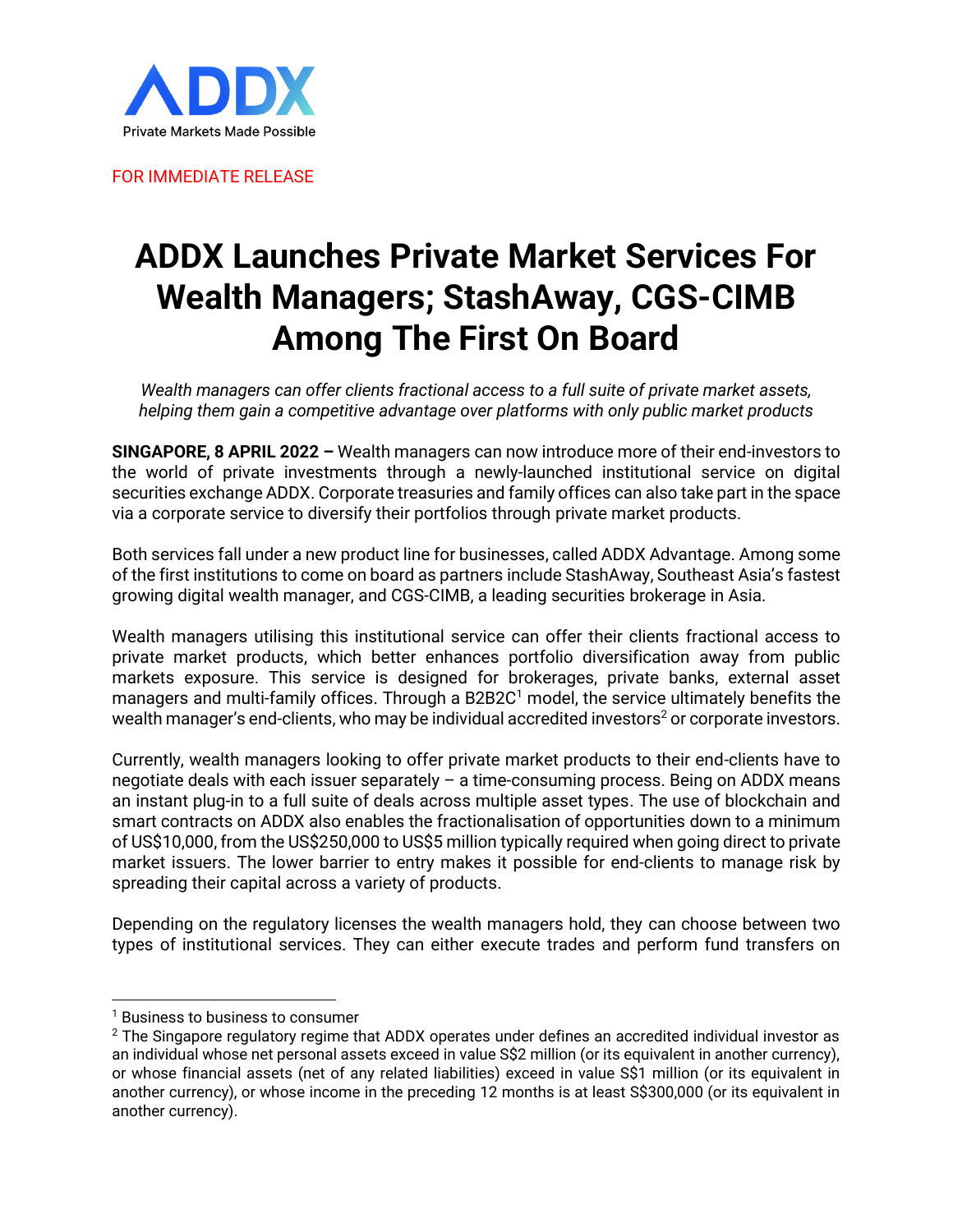

behalf of end-investors, or create sub-accounts in their end-clients' names and allow the clients to take control of their own activity on ADDX.

CGS-CIMB Group CEO Carol Fong said: "We believe that investments should be made more affordable to a wider group of investors. This means collaborating with platforms such as ADDX that allows more investors to access previously out-of-reach private investments with fractional ownership. This is a start to 'democratise' the private equity market to make it more inclusive."

ADDX's corporate service operates under a B2B<sup>3</sup> model and is designed for institutional investors, as well as businesses investing their own capital, such as corporate treasuries and family offices. For example, corporate treasuries with excess cash on hand may now benefit from short-term investment instruments that pay a higher return than bank fixed deposits. A three-month commercial paper with a yield of 2.3% p.a. by the SGX-listed ValueMax is currently listed on ADDX. Family offices, on the other hand, often have longer horizons and more sophisticated investment strategies. They may prefer a wider range of products, including opportunities with higher riskreward profiles. For them, the lower minimum investment sizes on ADDX can help them build optimal portfolios, narrowing the handicap they traditionally face due to their smaller pool of investable capital vis-à-vis large institutional players like sovereign wealth funds and pension funds.

ADDX CEO Oi-Yee Choo said: "ADDX was founded with a vision of democratizing private markets for individual investors. Our B2C <sup>4</sup> experience has shown us how investors now have the platform to accumulate a diversified private markets portfolio powered by our technology. We would like to expand our approach to tailoring private markets for more efficient access to our partners in the wealth management space."

Ms Choo added: "Corporate investors and family offices too face serious pain points in the market. We had the solutions to these problems, having built an efficient platform for individual investors with a steady stream of deals. The last mile was building the technology to serve institutional and corporate investors, which required time and investments, as their needs are more complex – ranging from API connections to multi-user access."

"For ADDX, this latest move represents an important strategic pivot that strengthens the competitiveness of our exchange by expanding and diversifying our investor base. This will better equip us to attract high-quality issuers to list on ADDX, knowing there will be sufficient investor demand. As an exchange, our goal is to ensure a critical mass of both issuers and investors at the table, so that capital can find worthwhile investment projects, and vice versa. In launching private market services for wealth managers and corporate investors, we have made a long stride towards this goal," she said.

Established in 2017, ADDX uses blockchain and smart contract technology to automate manual processes that have thus far made it inefficient for private market securities to be distributed to a large number of investors. The efficiencies from tokenising these securities enables ADDX to

<sup>3</sup> Business to business

<sup>4</sup> Business to consumer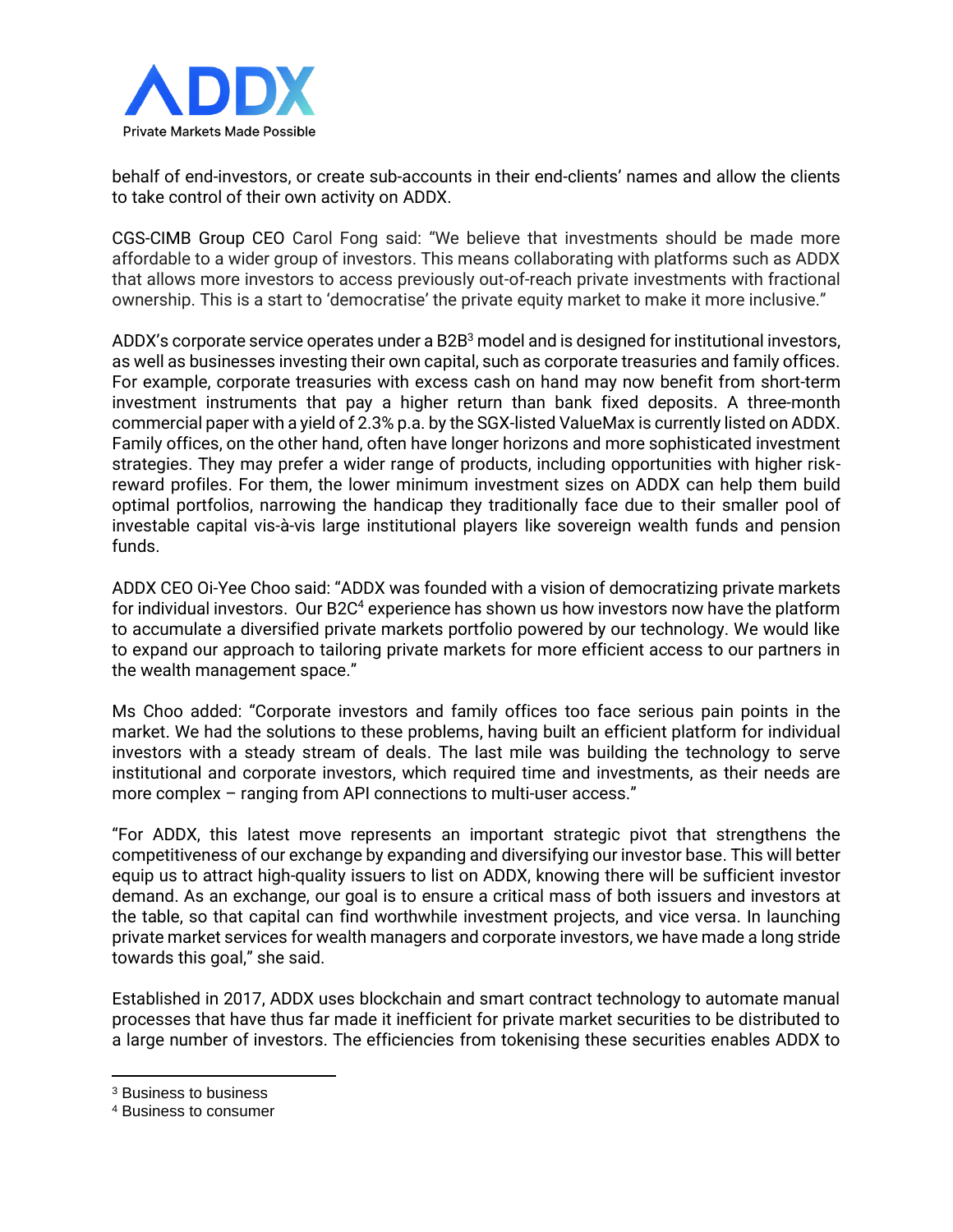

reduce minimum investment sizes to US\$10,000. Asset classes available on the ADDX platform include private equity, venture capital, private debt, real estate, hedge funds, cryptocurrency funds, and structured products. ADDX has listed 26 deals to date, working with blue-chip names such as Partners Group, UOB, Investcorp, CGS-CIMB, as well as Temasek-owned entities Mapletree, Azalea and SeaTown.

## **Table 1: Comparison of Institutional and Corporate Service**

| <b>ADDX Advantage</b> |                                                                                                                                   |                                                                                                                    |
|-----------------------|-----------------------------------------------------------------------------------------------------------------------------------|--------------------------------------------------------------------------------------------------------------------|
| Service Type          | <b>Institutional</b>                                                                                                              | Corporate                                                                                                          |
| <b>Target Users</b>   | <b>Wealth Managers</b><br>(e.g. Brokerages, Private Banks,<br><b>External Asset Managers and Multi-</b><br><b>Family Offices)</b> | Corporate Investors<br>(e.g. Institutional Investors,<br><b>Corporate Treasuries and</b><br>Single-Family Offices) |
| Nature of service     | <b>B2B2C</b>                                                                                                                      | B <sub>2</sub> B                                                                                                   |
| How it works          | Wealth Manager can invest and trade<br>on behalf of end-client or allow end-<br>client to take control of their own<br>trades     | Corporate Investors are<br>investing their own capital                                                             |

## **For more information, please contact:**

Jolene Ang [joleneang@addx.co](mailto:joleneang@addx.co)

## **About ADDX**

Founded in 2017, ADDX is a full-service capital markets platform with Monetary Authority of Singapore (MAS) licenses for the issuance, custody and secondary trading of digital securities. The financial technology company raised US\$50 million in its Series A round in January 2021. Its shareholders include Singapore Exchange (SGX), Temasek subsidiary Heliconia Capital and Japanese investors JIC Venture Growth Investments (JIC-VGI) and the Development Bank of Japan (DBJ)<sup>5</sup>. Individual accredited investors using the ADDX platform today come from 39 countries, spanning Asia Pacific, Europe, and the Americas (excluding the US). ADDX is owned and operated by ICHX Tech Pte Ltd. ICHX Tech has been approved by MAS as a recognised market operator (RMO). It also has a capital markets services (CMS) license to deal in securities

<sup>5</sup> Other ADDX shareholders include Korea's Hanwha Asset Management, Japan's Tokai Tokyo Financial Holdings and Thailand's Kiatnakin Phatra Financial Group.